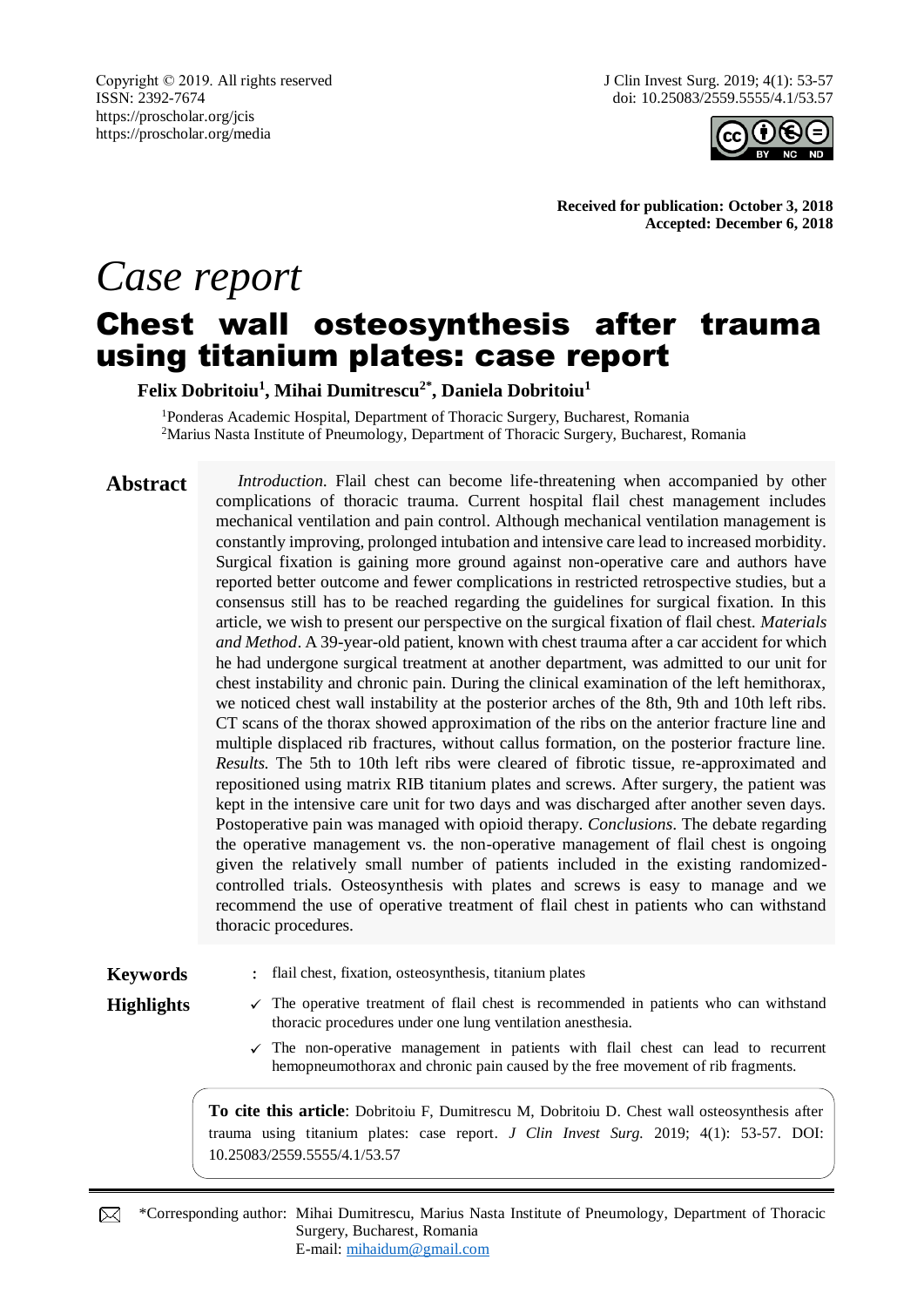# **Introduction**

Flail chest is defined as three or more fractured ribs, presenting at least two fracture lines each, which lead to chest wall instability during respiration. Flail chest determines up to 15% of all chest wall injuries and can become life-threatening following severe chest trauma when accompanied by other complications of thoracic trauma such as pneumothorax, hemothorax and lung contusions (1- 4).

Modern solutions for the treatment of flail chest were introduced as early as the 1950s, with internal pneumatic stabilization gaining popularity fast. Still, this method proved unnecessary in patients without respiratory distress and in 1970, Trinkle et al published evidence advocating pain control and pulmonary toilet in stable patients (5).

Mechanical ventilation is nowadays reserved for patients with persistent respiratory distress or for patients with complications due to narcotic use.

Although mechanical ventilation management is constantly improving, prolonged intubation and intensive care stay lead to tracheal injuries, pneumonia and decubitus ulcers which increase morbidity and prolong hospital stay  $(3-4)$ .

Two recent studies have shown that continuous positive airway pressure can decrease mortality by reducing incidence of nosocomial pneumonia in the intensive care unit, but failed to show reduced length of stay in the intensive care unit (6-7).

Surgical treatment is not routinely used despite the increasing number of reports showing improved long-term outcome, when compared to mechanical ventilation only, and reduced costs of hospitalization for patients with flail chest. Surgical treatment mainly consists of hardware fixation with plates and screws (8-10).

In this case report we intend to present our approach to surgical fixation of flail chest by using titanium plates and screws.

# **Materials and Methods**

We present the case of a 39-year-old patient, involved in a car crash (rally car driver), who was admitted to the emergency room of a county hospital in critical state, with lacerated spleen, left hemopneumothorax, manubrium fracture and 23 rib fractures (rib 1 on the right side and ribs 1 - 12 on the left side)- Figure 1.



**Figure 1**. CT scan of the thorax showing a rib fragment penetrating the lung and causing pneumothorax and hemothorax

The patient was transferred to the operating room to undergo splenectomy and chest drainage. Prior to splenectomy, a chest tube was inserted into the left pleural cavity for drainage of blood and removal of air. He was discharged one week later in a good clinical state and with documented left lung expansion.

Ten days later, the patient was readmitted to the same county hospital for recurrent left hemopneumothorax; Figure 2.



**Figure 2**. CT scan of the thorax, 17 days after the accident, showing left hydropneumothorax

Exploratory left lateral thoracotomy performed through the fifth intercostal space led to the discovery of four pulmonary lesions, with air leakage, and hemorrhage from the fracture lines of ribs 4 to 7. The pulmonary lesions were sutured and the ribs 4 to 7 were re-approximated with sutures on the lateral line of the fracture after hemostasis. The patient was discharged ten days later in a good clinical state.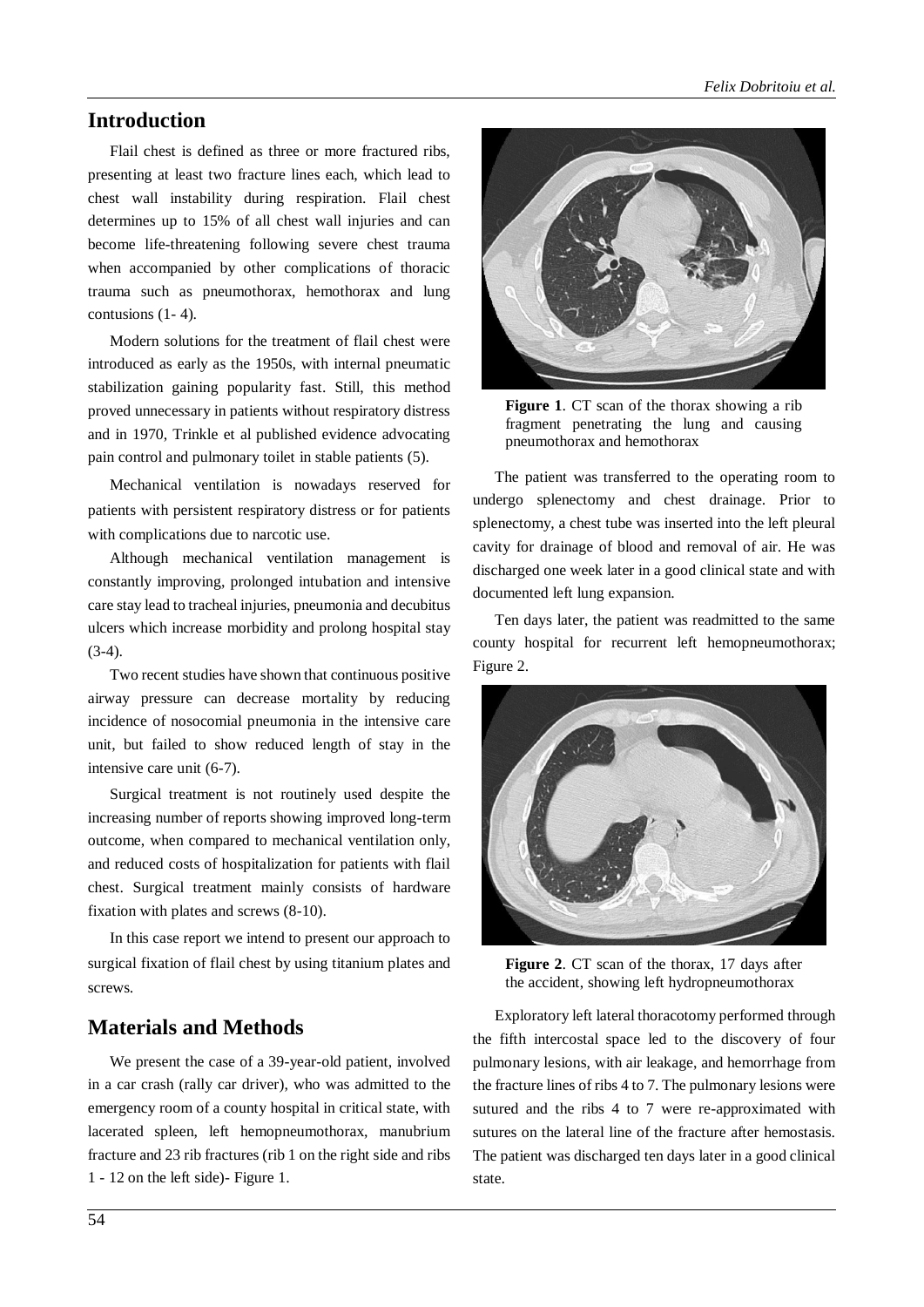On the 33rd day after the trauma, the patient is admitted to "Ponderas" Academic Hospital with excruciating pain, dyspnea and severe limitation in movement due to pain.

During the clinical examination of the left hemithorax, we noticed chest wall instability at the posterior arches of the 8th, 9th and 10th left ribs.

The CT scans of the thorax showed approximation of the ribs on the anterior fracture line and multiple displaced rib fractures, without callus formation, on the posterior fracture line; Figure 3.



**Figure 3.** 3D reconstruction of the thorax after CT scan, 34 days after the accident, showing angled and displaced 8th, 9th and 10th left ribs.

On the 36th day after the accident, the patient is taken to the operating room for the surgical treatment of the 4th to 7th ribs on the lateral fracture line and 8th to 10th ribs on the posterior line.

On the lateral fracture line, the redo surgery proved challenging due to extreme fibrosis and inflammation which led to significant hemorrhage. The 5th, 6th and 7th ribs were cleared of fibrotic tissue, re-approximated and repositioned using three matrix RIB titanium plates with eighteen 10mm-locking screws; Figure 4.



**Figure 4.** Lateral fracture line of the 8th, 9th and 10th left ribs with matrix RIB plates and locking screws.

A separate incision was made for the posterior fracture line of the 8th to 10th left ribs. The three ribs were completely fractured and displaced 1-1.5 cm into the pleural cavity. The ribs were repositioned using 3 matrix RIB plates with seventeen 10mm-locking screws; Figure 5.



**Figure 5.** Posterior fracture line of the 8th, 9th and 10th left ribs with matrix RIB plates and locking screws.

#### **Results**

After surgery, the patient was kept in the intensive care unit for two days and was discharged after another seven days. In order to manage the intercostal pain, the treatment of choice was opioid therapy with Fentanyl transdermal patches and Sevredol pills.

Opioids were started on day four with 50mcg/h for twelve days. Afterwards, the opioid dose was gradually reduced to 25mcg/h for the next four days, lowered to 20mcg/h for another two days and to 10mcg/h for the last day. After that, pain was easily managed with usual antalgic therapy.

One month after surgery, the patient has no signs of chest wall instability and he is able to swim and run painfree, Figure 6.



**Figure 6**. 3D reconstruction of the thorax after CT scan, performed 90 days after surgery, with osteosynthetic plates visible on the 5th, 6th, 7th, 8th, 9th and 10th left ribs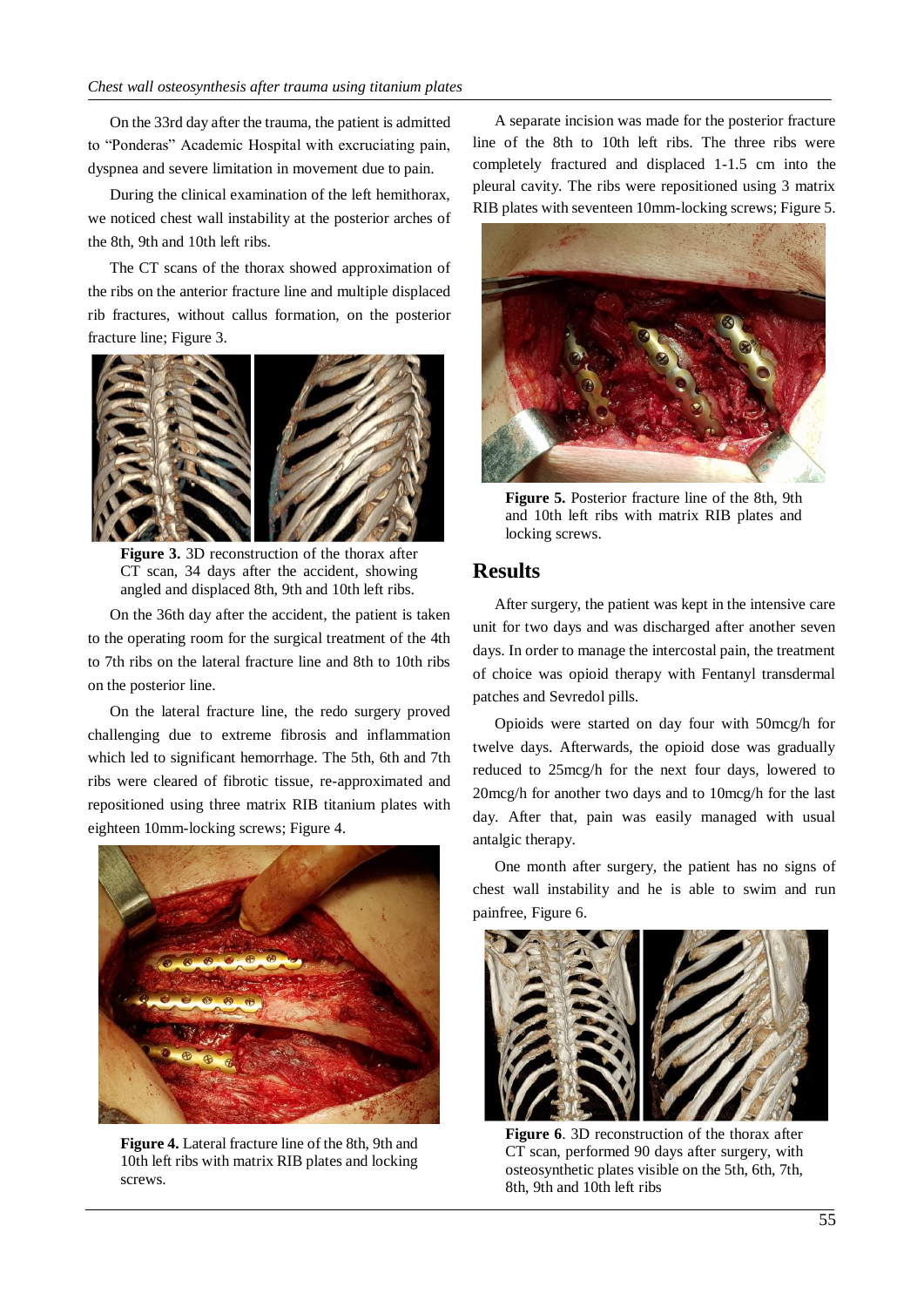#### **Discussions**

The debate regarding the operative management vs. the non-operative management of flail chest is ongoing given the relatively small number of patients included in the existing randomized-controlled trials (3, 4, 11).

In their series of 42 patients with multiple rib and sternum fractures, who underwent operative fixation using titanium plates and screws, Richardson et al concluded that the movement of free bone fragments not only causes severe pain and respiratory distress, but also results in nonunion (8).

Althausen et al conducted a retrospective study to compare the results of the surgical stabilization to nonoperative care in patients with flail chest, at a II level trauma center, and presented the results of the 22 patients treated with locked plates and 28 patients with nonoperative care. Operated patients had shorter intensive care unit stay, reduced ventilator assistance, fewer complications such as tracheal stenosis or infections and decreased oxygen requirements. The study also demonstrated the reliability of the locked plates with no hardware failure recorded (10).

Schuurmans et al reported in their systematic review of the literature that pneumonia rate, the duration of mechanical ventilation and the length of hospitalization were lower for patients with operative management, though there was no significant difference in mortality between the operative and non-operative groups (12).

Similar results were also reported by Doben et al in their study regarding the treatment of flail chest deformity by use of surgical rib fixation conducted in a I level trauma center. The surgical group had reduced ventilator days (4.5 days) as compared to the non-operative group (16 days) and decreased morbidity (13).

In their meta-analysis, Coughlin et al concluded that the stabilization of the ribs in flail chest should be performed as soon as possible because the dissection and mobilization of the ribs is easier, access to the pleural cavity is better and rib stabilization offers significant clinical benefits (14).

The Cochrane database systematic review on the surgical versus non-surgical treatment of flail chest conducted by Cataneo et al included 123 patients, from three studies, with flail chest injuries. The studies included did not find any clear evidence of difference in mortality between the treatment groups, but it seems that the analysis of these studies was underpowered to detect such differences between the groups. Although the studies included in the analysis reported a better outcome of the surgical treatment, especially in reducing intensive care unit stay and morbidity, the authors of the review consider that further studies are required to confirm these results and establish differences in mortality (15).

Another meta-analysis for surgical fixation vs nonoperative management of flail chest, conducted by Slobogean et al, which included data from Medline, Cochrane and Embase databases, analyzed the results of 753 patients enrolled in 11 studies. In the analyzed patients, surgical fixation led to better outcome with fewer ventilation days and fewer odds of developing pneumonia. The results suggest flail chest patients may benefit from surgical fixation; however, the authors of the meta-analysis consider that additional prospective randomized trials are necessary since most of the analyzed studies were restricted retrospective studies (16).

### **Conclusions**

The existing evidence present in the literature supports surgical fixation as a treatment of choice in patients with flail chest injuries who can tolerate lung ventilation; however, in the absence of large prospective randomized studies which can clearly demonstrate reduced mortality and morbidity in favor of surgical fixation, a consensus cannot be reached between fellow practitioners. Leaving aside the guidelines and inclusion criteria for surgical fixation, there is of course the debate on which type of fixation hardware offers the best stability and, at the same time, the minimum chance for infection and nonunion in both ribs and sternum.

In the case of our flail chest patients, non-operative management led to recurrent hemopneumothorax and chronic pain caused by the free movement of rib fragments which required a 27-day hospital stay and three thoracic procedures, two of which under general anesthesia.

On our unit, we support operative treatment of flail chest in patients without morbidities who can withstand thoracic procedures under one lung ventilation anesthesia.

The hardware of choice for us was the "matrix RIB plates and locking screws" kit made up of titanium, which was easy to work with. The removal of the hardware is not mandatory, although it is impossible to assess the risk of plate migration during future chest trauma.

# **Conflict of interest disclosure**

There are no known conflicts of interest in the publication of this article. The manuscript was read and approved by all authors.